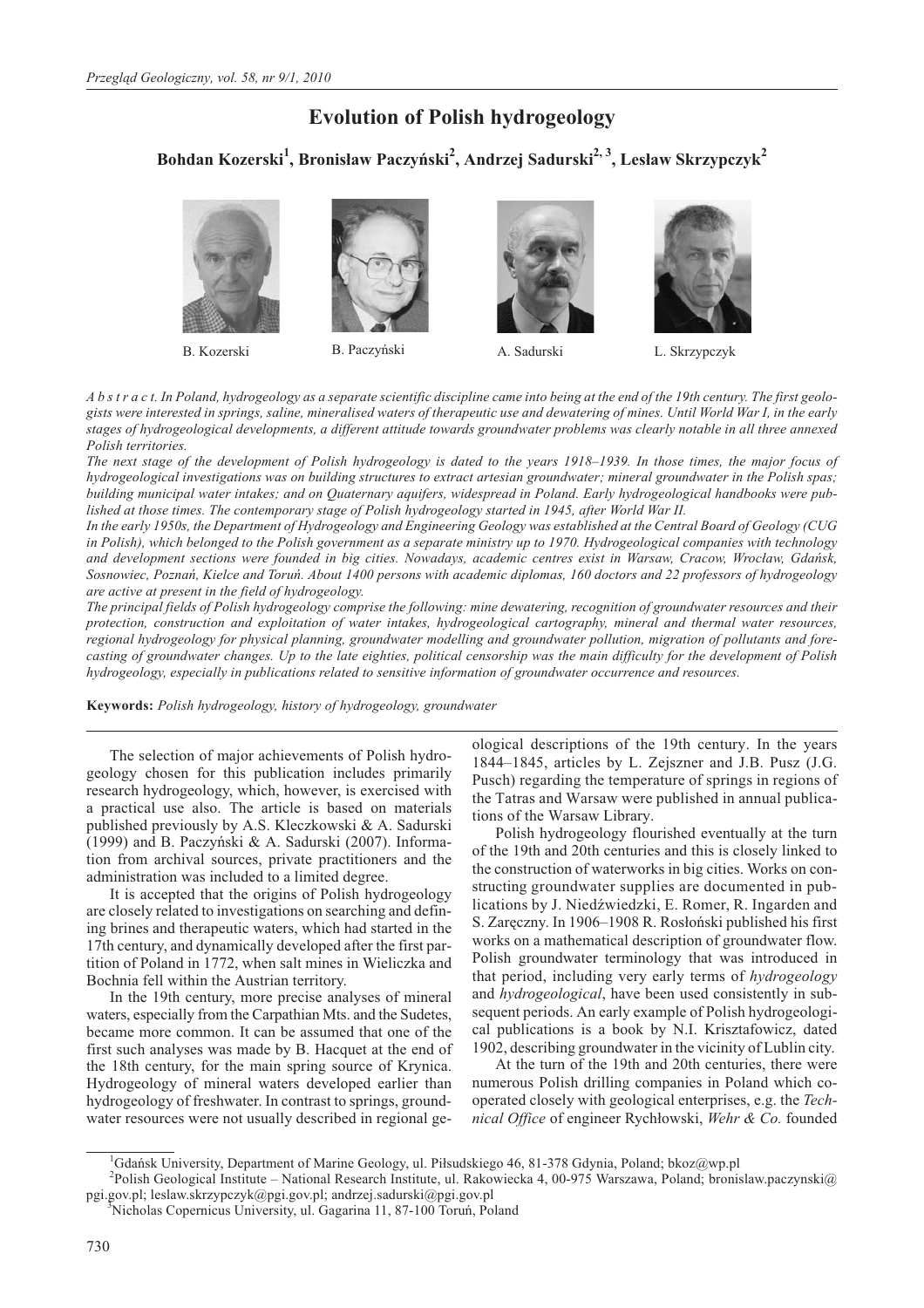in 1894 in Warsaw or the *Office of Drilling and Mining M. £empicki & Co.* based in Sosnowiec. Another Polish company constructing dug and bored wells, owned by J. Kopczyñski, was established in Poznañ in 1893.

Development of the industry at the end of the 19th century resulted in increased needs for groundwater supplies. At the same time, well drilling methods were developing very quickly allowing the extraction of waters from depths reaching 200–300 m. Deep groundwater supplies were located mainly in zones of regional drainage, i.e. in large river valleys, where artesian wells were providing a discharge of  $> 200$  m<sup>3</sup>/h. Hydrogeological studies of that time were very limited and provided descriptions of (mainly) geological profiles, pumping test data and chemical signatures, which can be found in works by J. £empicki, R. Rosłoński and B. Rychłowski. The first manuals, regional syntheses and studies on mineral, therapeutic and mining waters started to appear only in the interwar period and were written by J. Lewiñski, J. Samsonowicz, K. Pomianowski et al. (1934) and R. Rosłoński (1908, 1928).

In 1919, by the law of the Polish Parliament, the Polish Geological Institute was established, which acted as the Polish geological survey. In its structure, the Hydrogeology Division was established and this was organised and led by R. Rosłoński for over 10 years. The first hydrogeological cartography works started then and by World War II, the first sheets of the hydrogeological map of Poland in 1: 300 000 scale were completed (Paczyñski & Sadurski, 2007).

### **Development of Polish hydrogeology**

The 1939–1945 war period brought to Poland enormous damage, in both a material and a human sense. The geographical positioning of the State and its political organisation changed. Between 1945 and 1950, the major focus of the State was on reconstructing the country after the war. The Polish Geological Institute resumed its operations and opened two divisions: the Hydrogeology Department and the Geological Engineering Department. Universities reopened their doors. The State took control over geological and drilling companies.

The development of a national database of natural resources became a focal economic task for the country. In response to that, in 1951, a decree regarding the Polish geological survey was delivered, which subsequently led to the formation of the Central Board of Geology in 1952 (CUG in Polish). Within the CUG, the Department of Hydrogeology and Engineering Geology was created and in 1955, the Committee for Hydrogeological Documentation was established. In general, the geological administration played a very important role by its legislative and control activities as well as by financing the hydrogeological research and publications.

However, under the communistic regime and during "cold war" period, hydrogeologists in Poland faced a huge problem with censorship. A famous monograph of Kleczkowski (1979) titled *Hydrogeological conditions of the territories surrounding Poland* had been, for a long time, the main source of knowledge about Polish hydrogeology. The exclusion of Poland in this work resulted from the fact that the censorhip eliminated publishing of most regional hydrogeological studies of Poland during 40 years up to 1991.

Reactivation of the Polish geological survey is related also to the reorganisation of higher education in the field of geology, which happened in 1951, following a concept by A. Bolewski. In addition to already existing faculties of geology at the universities of Warsaw, Cracow and Wrocław and at the Mining and Metallurgy Academy (AGH in Polish) in Cracow, a new Department of Technical Geology with a specialisation in hydrogeology and engineering geology was created at the Gdañsk University of Technology, Faculty of Civil Engineering. The department was organised and managed by Z. Pazdro. Hydrogeological training was later transferred to the University of Warsaw, Faculty of Geology, to which Z. Pazdro moved. In 1945–1948, lectures at the faculty, including hydrogeology, were given by F.Z. Rutkowski. In 1954, a hydrogeology division was created within the department and this was run by J. Gołąb. Warsaw became an important academic centre for hydrogeological teaching and research.

The second hydrogeological centre existed in Cracow at AGH, where R. Krajewski taught hydrogeology at the Faculty of Mining Geology from 1945. The main focus of the AGH teaching and research programme was firmly associated with hydrogeology of deposits and dewatering of mines.

In the Polish Geological Institute, the Hydrogeology Department was led by F.Z. Rutkowski from 1948. The division was involved in numerous projects and expertise for constructing and managing natural resources. Above that, the PGI worked on archiving data such as drilling materials, geological profiling data and borehole information, mainly from wells, gathered after the war. In 1957, the PGI began publishing double-charted hydrogeological maps of Poland in 1: 300 000 scale, which were created and edited by C. Kolago (1955, 1956, 1970). He worked on hydrogeological cartography for over 30 years and greatly contributed to its development. Sheets covering the entire country were available in 1964.

As a result of the already mentioned decree regarding the Polish geological survey, the structure of geological and drilling companies was reorganised in Poland. Each ministry, according to their needs, could form their own enterprises, several of which were groundwater drilling companies. Among others, there were drilling companies established by the ministries of agriculture, civil engineering, municipal economy and the ministry of health, in which a company called *Balneoprojekt*, devoted to exploring therapeutic waters, was created. Enterprises governed by the Ministry of Mining and the Chemical Industry worked on hydrogeological problems associated with the construction and operation of mines.

In response to that, there was an increased demand for groundwater specialists. In the late 50s there were, approximately, 300 hydrogeological professionals, who had graduated mainly from the AGH in Cracow, Faculties of Geology at the University of Warsaw, the Gdañsk University of Technology and the University of Wrocław. These colleges ran either hydrogeological or engineering geology specialisations or allowed students to prepare their master theses in these fields.

The following legislative moves were very conducive to the development of Polish hydrogeology. In 1957, the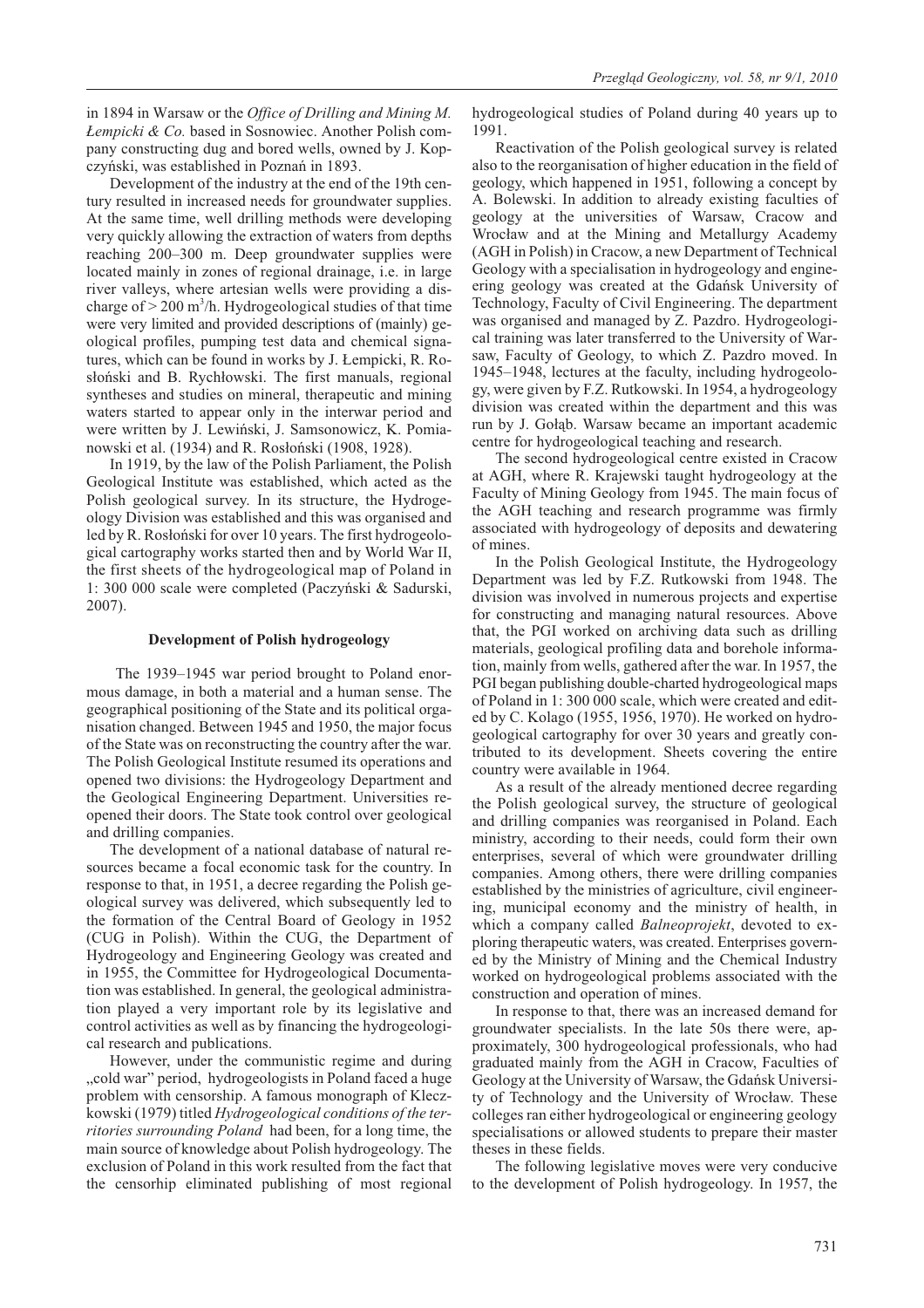president of the Central Board of Geology (CUG) issued a decree which obliged all hydrogeological professionals to design projects of *geological works* prior to their execution. Since then, any construction of a well or any studies on groundwater properties have had to be firstly designed and then sent for evaluation and approval by the office. The Geology Act of 1960 strengthened the role of hydrogeology by binding the degree of probability of groundwater identification with financing of an investment.

An obvious improvement of Polish hydrogeology occurred between 1960 and 1980, and this is, to a certain degree, correlated to undertaking thousands of well and borehole drillings, which were systematically improving hydrogeological identification of groundwater resources as well as forcing professionals to develop new and modern technologies. To do so, the CUG created a Geological Technology and Technical Development Centre (named OBRTG in Polish), whose aim was to develop and implement new research and engineering technologies. New economic conditions and needs for researching the regional groundwater resources appeared. Studies on the chemical signature and the origin of groundwater became common. The development of deep and open pit mines required a wide range of hydrogeological field investigations including deep dewatering. In the light of increased extraction rates, sometimes too excessive, a new need for analysing groundwater availability and its protection became important. It was linked to a risk of groundwater pollution from the ground surface, which was also expected to increase. After 1980, aspects of groundwater protection became dominant in Polish hydrogeology (Kleczkowski & Witczak, 1985; Witczak & Adamczyk, 1994, 1995; Krogulec, 2004; Małecki et al., 2006). New hydrogeological studies on the aeration zone (Małecki, 1998) and the age of water (Dowgiałło  $&$  Nowicki, 1999) became available. While preparing these various and difficult tasks, teams of experienced hydrogeologists formed in large enterprise centres of Gdañsk, Cracow, Poznañ and Warsaw. A special note needs to given to Poznañ, where in the research division of the Hydrogeological Enterprise, assessments of groundwater admissive resources were executed in practice by pumping test analyses, in conditions of unknown filtration coefficient. Further, analogue and numerical modelling methods were being applied in analyses of renewable resources (Dabrowski & Przybyłek, 2005; Szymanko, 1980). The leading hydrogeologist of this hydrogeological centre was Jan Przybyłek, who became a professor of the University of Poznañ in the 90s.

A thematic differentiation started to appear within the hydrogeology division at the University of Warsaw. The leader of the division, J. Gołąb focused mainly on hydrogeology of the Podhale province. In the late 60s, he noted a need for identification of rules of groundwater circulation and the age of groundwater. Z. Pazdro, who in 1968 became the head of the division, in 1964 published the first hydrogeology handbook in Poland titled *General Hydrogeology*, with the latest edition of the book being published together with B. Kozerski in 1990. He researched groundwater saline intrusion in the region of the Polish Lowlands and the regional hydrogeology of Gdañsk province. From 1956 to 1974, Z. Pazdro was a chairman of the Commission of Hydrogeological Documentation. His teaching, research

and management activities greatly influenced the development of Polish hydrogeology, for which he is considered to be the creator of modern Polish hydrogeology.

Alongside the professors mentioned, their students undertook research too. T. Macioszczyk researched regional issues and then moved towards the dynamics of groundwater, and then to analogue and numerical modelling (Macioszczyk, 1969, 1974). Krajewski (1970; Krajewski & Motyka, 1999) dealt with hydrogeology of the Lublin region, properties of fissured bedrocks and methods for assessment of groundwater resources. B. Kozerski (1971) examined dependencies between filtering parameters of Quaternary deposits. D. Małecka (1981) gave her attention to the waters of the Inner Carpathians. and specifically the Podhale region. The genesis of carbon dioxide in Carpathian brine was explained by P. Leśniak (1998). A. Macioszczyk dealt with the groundwater chemistry of water bearing layers of Paleogene and Neogene periods in the region of Polish Lowlands as well as hydrochemical background levels and hydrogeochemical anomalies. In 1987 she published a handbook on hydrogeochemistry and then, together with D. Dobrzyñski (2002) and as a contributor and editor of the handbook *Fundamentals of applied hydrogeology* (2006).

In 1980 J. Szymanko presented a concept of the hydrogeological system and a package of the first Polish numerical programs called HYDRYLIB, used for numerical groundwater flow modelling for the evaluation of groundwater resources. Other packages of mass transport programmes ANPLA and ASPAR were developed by J. Michalak (1983, 1997). These programs are still used in Polish hydrogeological practice. Hydrogeological research and teaching at Warsaw University is currently ongoing by the third generation of Polish hydrogeologists.

In the Warsaw centre, J. Dowgiałło researched mineral and thermal waters from different regions of Poland. He had started his work when working for *Balneoprojekt* and continued in the hydrogeology division of the Polish Academy of Sciences. In 1971, he published a study on brines of the West Pomerania region and on the genesis of brines in the Mesozoic strata of the Polish Lowlands. It was the first publication in which isotopic analysis for defining the genesis of water was presented. A very important part of his scientific achievements regards research on thermal waters. He is a co-author of a book titled *Geology of balneological resources*, which was published by Geological Press in 1969. It should be noted that J. Dowgiałło was one of the first Polish hydrogeologists joining the International Association of Hydrogeologists and it is thanks to his efforts that the Polish National Chapter of the IAH was established in 1973. For many years in a row he acted as chairman of the IAH Commission on Mineral and Thermal Waters and, eventually, became its honorary member.

In the Polish Geological Institute, the Hydrogeology Department was run, in different times, by S. Turek, C. Kolago and Z. Płochniewski. Alongside numerous studies prepared to fulfil the needs of the State's economy, other works focused mainly on hydrogeological cartography and on regional studies. Between 1959 and 1972 works focused on establishing groundwater resources for the entire country. Twenty hydrogeological studies were completed whose boundaries usually referred to the bor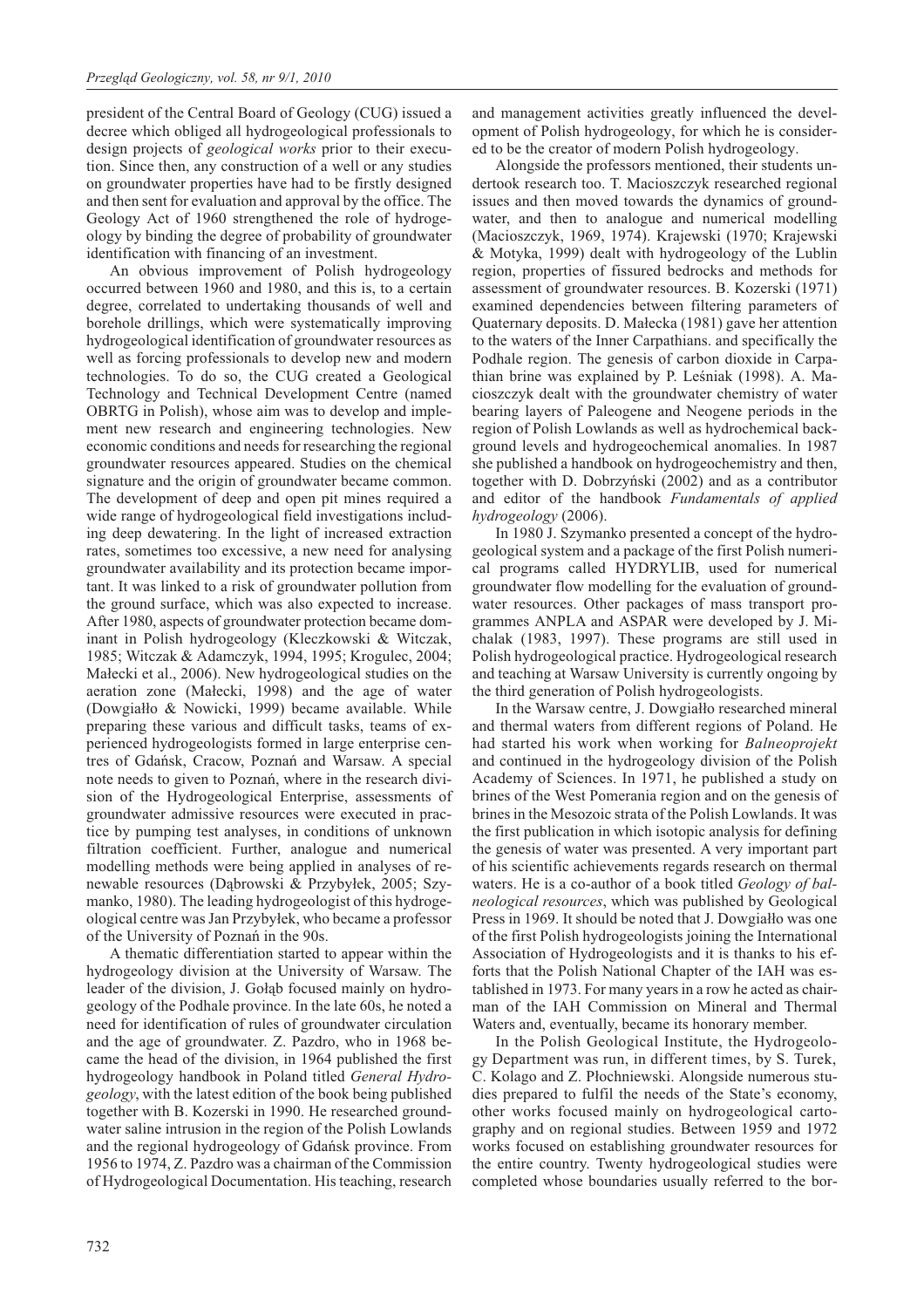ders of geological units. These works, coordinated by the PGI, were used for developing and then publishing by the PGI, the *Atlas of fresh groundwater resources and their exploitation in Poland* in the scale 1 : 500 000 (Malinowski, 1976). All together, between 1960 and 1980, the PGI published 9 maps in scales from 1: 1 000 000 to l : 2 000 000, including two maps of mineral waters of Poland by C. Kolago and others (1966) and J. Dowgiałło and others (1974). In 1977, the PGI published the *Hydrogeochemical Atlas of Poland* in the scale 1 : 2 000 000, which was initiated and edited by S. Turek. B. Paczyñski worked on the hydrogeological regionalisation of Poland, hydrogeological cartography and methods for assessing groundwater resources, which was crowned with the *Hydrogeological Atlas of Poland* (Paczyñski, 1993, 1995, 2002, 2003; Paczyñski et al., 1999).

Another important achievement of those times was undertaking in 1979 a national groundwater monitoring programme, which included groundwater observations from over 500 measuring sites. Results of this campaign were fully analysed and published (Kazimierski, 2003– 2010). Based on the observation network, a national groundwater quality monitoring programme was developed in the 1980s. In 2003, the PGI published the *Map of disposable and prospective groundwater resources in water regions* in a scale of 1 : 500 000 by P. Herbich, Cz. Nowakowski and S. Dabrowski. In the same year, the PGI developed the *Map of initial valorisation of the major groundwater reservoirs, 1 : 500 000* (Paczyñski, 2003). In 1997 a hydrogeological dictionary edited by A.S. Kleczkowski and A. Ró¿kowski came out. The second, expanded edition of the dictionary was published in 2002 edited by J. Dowgiałło, A.S. Kleczkowski, T. Macioszczyk and A. Ró¿kowski.

Teams engaged in the hydrogeological research were active also in regional offices of the Polish Geological Institute. Major hydrogeological achievements were made by hydrogeologists of the Upper Silesian Branch in Sosnowiec, who worked on groundwater resources of the Upper Silesian Coal Basin (USCB) located in their region. Works by A. Ró¿kowski, who managed the team between 1958 and 1986, have special meaning for the operation of the USCB. Results of these works are gathered in numerous publications regarding hydrogeology of the Upper Carboniferous deposits of the USCB and chemistry of the Tertiary sediments in this region (Ró¿kowski & Kowalczyk, 1997; Ró¿kowski, 2000, 2008). In the region of the Lublin Coal Basin (LCB) A. Ro¿kowski researched groundwater and gas conditions. In 1975 he became a professor of the Silesian University, where he ran the Department of Hydrogeology and Engineering Geology.

An important hydrogeological centre was established in Cracow, at the AGH. Research in mining hydrogeology was developed by Z. Wilk, who worked on developing prognoses of groundwater inflows to mines, impacts of hydrogeological conditions on exploitation of natural deposits, impacts of mining on local hydrogeological conditions and developing hydrogeological methodologies. The achievements and experience of Z. Wilk in mining hydrogeology were acknowledged worldwide and were gathered in a monograph (Wilk, 2003; Wilk & Bocheñska, 2003; Wilk & Kulma, 2004). Hydrogeological research was focused mainly on developing mining operations and dewatering.

In 1961 A.S. Kleczkowski joined the Department of Applied Geology at AGH in Cracow where he focused on hydrogeology. In 1963, in a publication dedicated to the hydrogeology of the Hopei Plateau, he presented results of research he had done in China. In 1979 A.S. Kleczkowski published a well-known study *Hydrogeological conditions of the territories surrounding Poland*. The main focus of Kleczkowski's work concerned groundwater protection from anthropogenic sources. In 1985, together with S. Witczak he proposed a strategy for the protection of the major groundwater basins in Poland (GZWP), which was acknowledged in the national and regional legal planning regulations (Kleczkowski, 1990).

The team of hydrogeologists gathered around the AGH centre undertook numerous research problems. A. Szczepañski researched groundwater dynamics and methods for assessing admissible groundwater resources for documenting hydrogeological conditions, estimating inflows and risk assessment of mines and surrounding areas (Pluta & Zuber, 1995; Szczepañski, 1999). A. Szczepañski (2004) noted that liquidating mines in basin areas poses new challenges and threats of increased inflow to other, still operating mines.

S. Witczak worked on hydrogeological conditions of the Carboniferous rocks and mineral waters in the region of Upper Silesia. He focused on hydrochemistry of groundwater and its protection (Kleczkowski & Witczak, 1985; Witczak & Adamczyk, 1994, 1995). J. Motyka (1988, 1998) worked on hydrogeology of deposition fields, karstic and fissured rock hydrogeology. He placed specific attention on zinc and lead mines and groundwater dynamics of the karst. Groundwater pollution and credibility of groundwater monitoring data were researched by J. Szczepañska (Szczepañska & Kmiecik, 1998, 2005). Her publications of groundwater quality monitoring and the assessment and analyses of monitoring data should be especially noted. An important role in the applicability of isotopes in hydrogeology was played by the Institute of Atomic Research at AGH. Most of the groundwater isotopic analyses were undertaken in their laboratory. A. Zuber played a key role in popularizing the isotopic research due to his methodological publications (1986) and a fruitful cooperation with numerous hydrogeologists.

When talking about the history of Polish hydrogeology, one cannot forget to mention the Wrocław centre, where large hydrogeological companies were established to work on designing coal and copper mines. Many well qualified hydrogeologists worked in those companies. The Department of Hydrogeology at the University of Wrocław was opened in 1970. Before that, hydrogeological research had been carried out there by M. Ró¿ycki and J. Bieniewski. Bieniewski's research was focused on groundwater dynamics. His work at the Wrocław University of Technology, Department of Mining concerned the mining of brown coal. At the end of his professional life he worked also as a professor at the University of Wrocław where he ran the Department of Hydrogeology for a short while. In 1980, the position was taken over by T. Bocheñska and later, in 1997 by S. Stasko, whose main research interests were in hydrogeology of the Sudetes (Bocheńska & Staśko, 1997; Staśko, 2002). The University has its own publication called *Acta Universitatis Wratislaviensis*, which includes a special series devoted to hydrogeology. Hydrogeology of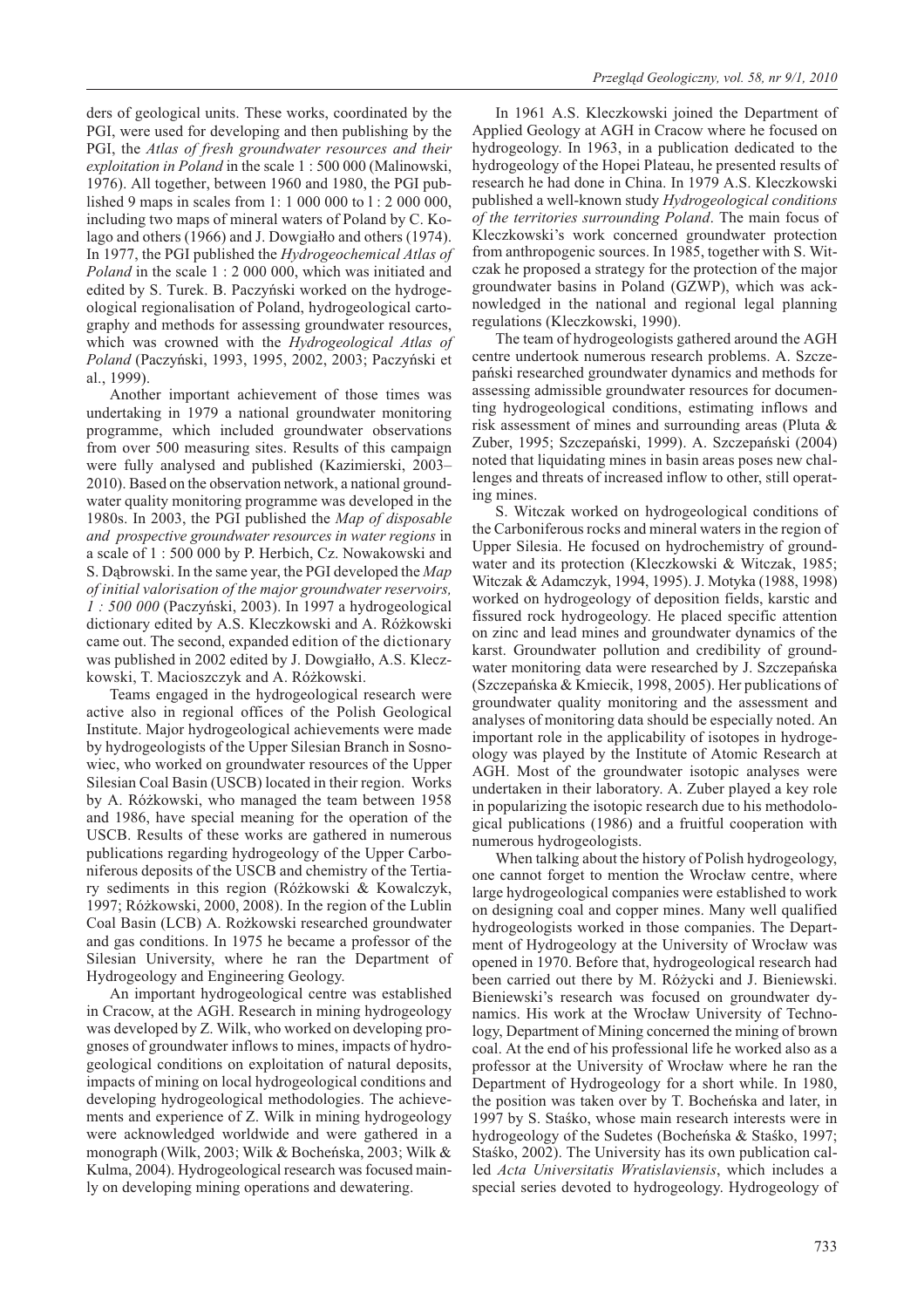fissured rocks and the karst have been dominating issues published in the series. At the Wrocław University of Technology, the Department of Therapeutic Waters has been operating since 1990, created by W. Ciężkowski.

One cannot omit the activity of A. Wieczysty from the Cracow University of Technology, who worked on the protection of municipal groundwater intakes. In 1970 he published the *Engineering Hydrogeology* handbook.

When in 1972, the Department of Hydrogeology at the Gdañsk University of Technology was reactivated, the major focus of the centre aimed at groundwater resources within the southern Baltic coastal area and the Vistula Delta, researched between 1973–2000 by B. Kozerski and the Gdañsk artesian basin researched by K. Burzyñski and A. Sadurski (1990). Hydrogeology of the Baltic coast was researched also by H. Piekarek-Jankowska (1994).

In Poznañ, T. B³aszczyk researched groundwater of the Wielkopolska Lowland and together with J. Górski he looked at the changing groundwater quality in response to its exploitation (Górski, 1981). Of great importance are works by hydrogeologists from Poznañ on groundwater resources, their protection and water intakes with induced infiltration.

The most impressive achievement of Polish hydrogeology is a digital hydrogeological map of Poland in 1 : 50 000 scale, which consists of 1069 sheets and was prepared in the GIS system with a numerical database structured in the Oracle system. Over 400 professionals worked on the map, which allowed the project to be completed within less than 10 years (Paczyñski et al., 1999).

The GIS methods combined with computer graphics for over 20 years have been intensively implemented in hydrogeological research and practice. Digital databases have been created since the mid 70s. The biggest of them have over 130 000 records, for example bank HYDRO run by the PGI, which operates in a professional database system of Oracle. At present, works are focused on integrating numerous databases into one platform, which will include data from hydrogeological, geological and surveying databases.

Among achievements of the hydrogeological cartography, in particular with regard to specialised mapping studies, we should mention the publication by A. Różkowski et al. (1997) regarding useful groundwater aquifers of the USCB region and the *Groundwater Vulnerability Map* by S. Witczak (2005). Groundwater resources with respect to therapeutic and thermal waters have also been well defined (Górecki, 1990; Bojarski, 1996; Paczyński & Płochniewski, 1996).

## **Polish hydrogeological academic centres**

Higher diplomas in geology with a specialisation in hydrogeology became available in Poland over 50 years ago. It can be estimated that there are over 3000 professionals in Poland with such a degree and some 1000 people actively work as hydrogeologists. A number of graduates of other disciplines including IT, physics, geodesy, geophysics or chemistry have collaborated with hydrogeology greatly, which greatly increases skills, experience and research interests. For that reason, the number of specialists employed in Polish hydrogeology may account for some 1200–1300 people.

At present there are eight academic centres where hydrogeology is still developing. The most important of these are Warsaw, Cracow, Poznań, Wrocław and Sosnowiec; however, in the latter two, there are at least two or three scientific institutions (Polish Academy of Sciences, universities, or the PGI's regional branch). There are also academic centres in Gdañsk, Kielce and Toruñ. These centres have their own specialisations and specific research fields that they have been developing for many years now. The centre in Warsaw has specialised in hydrogeological cartography and the GIS, national groundwater assessments, isotopic research, groundwater flow modelling and in some aspects of groundwater protection. Cracow has some impressive achievements and became a leading centre with respect to mining hydrogeology, isotopic analyses and prognoses of the chemical changes in groundwater. The dominating role is played here by the AGH. A very dynamic development over the past 15 years has been noted at the University of Poznañ, where many research projects on laboratory and field methods as well as groundwater modelling have been undertaken at the Department of Earth Science. Above that, the Department carries out expert assessments for water supply companies. The academic centre of Wrocław is represented mainly by the University of Wroc³aw, Wroc³aw University of Technology and companies of CUPRUM and POLTEGOR, where works focus on dewatering of mines. The centre specialises in therapeutic waters and hydrogeology of karst, for example of the Sudetes.

Specialisations in mining hydrogeology and hydrogeology of karst have been opened by the centre in Sosnowiec, in which a high position has been reached by the Department of Hydrogeology and Engineering Geology at the University of Silesia. In Gdañsk, both the University of Gdañsk and the Gdañsk University of Technology as well as the PGI regional branch specialise in aspects of salt and freshwater balance and Toruñ specializes in environmental impact assessments, especially with regard to the groundwater environment.

## **Publications by Polish hydrogeologists**

Extensive collections of articles by Polish hydrogeologists are published in volumes of the *Current Challenges in Hydrogeology* (*Wspó³czesne problemy polskiej hydrogeologii*), which each time include over 100 articles and short communications. Hydrogeological works occur also in other cyclical publications such as *Scientific Papers of the AGH, Bulletin of the University of Warsaw, Geologos* – publication of the University of Adam Mickiewicz in Poznañ, *Bulletin of the PGI – Hydrogeology series*, conference proceedings from a cyclical symposium called *Hydrogeology of urban and industrial areas* organised by the University of Silesia; *Acta Universitatis Wratislaviensis – Hydrogeology series*; proceedings of a technical symposium PZiTS in Czêstochowa; volumes of the *Groundwater Flow Modelling*, which are proceeding papers from a recurring conference organised every two years, alternately with the *Current Challenges in Hydrogeology*, by different scientific centres. There are also publications by the Polish Hydrogeological Survey released in the *Quarterly Bulletin of Groundwaters* containing raw groundwater data and predictions and the *Hydrogeological Annual Report* an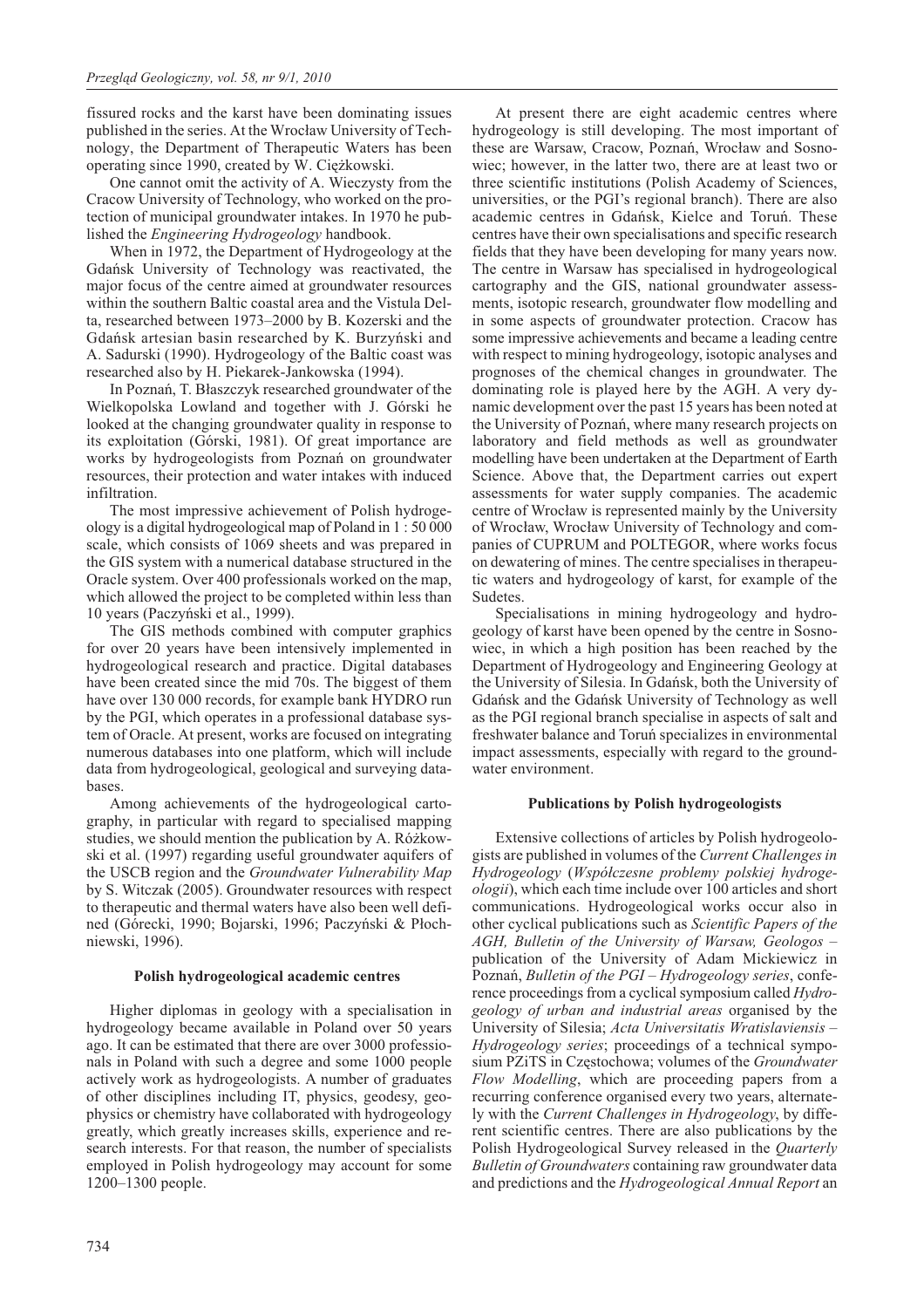annual publication which includes groundwater monitoring data as well as numerous monographs regarding water supplies (Nowicki, 2009).

Furthermore, many hydrogeological works by Polish authors have been published in conference proceedings from various seminars, mostly geological but also from other fields such as hydrology, geophysics, environmental protection and water management. International conferences and symposia have also been organised in Poland with proceedings published in English: e.g. *Hydrogeochemistry of Mineralized Waters* – proceedings of the IAH Conference in Cieplice Spa (Dowgiałło & Sławiński, 1978), 11th Salt Water Intrusion Meeting (SWIM) organized in Sopot (Kozerski & Sadurski, 1990) or 16th SWIM held in Miêdzyzdroje (Sadurski, 2000), proceedings of the international conference on *Karst-Fractured Aquifers – vulnerability and sustainability*, Katowice-Ustroñ (Ró¿kowski & Kowalczyk, 1996), proceedings of the international symposium *Hydrogeology of Coal Basins* organised in Katowice (Wilk & Libicki, 1987) and also in: the *Selected Papers on Hydrogeology (*Witkowski et al., 2007), in the IMWA publications and in many other international journals.

The past twenty years provides a great example of dynamic activity of Ministry of the Environment and especially the Chief National Geologist in the Ministry – dr. H.J. Jezierski. The long term research programme called *Policy of the department and directions for research in field of hydrogeology*, financed by the National Fund for Environmental Protection and Water Management has been established for the first time in the modern politics. In parallel to amending legal acts, including the *Mining Act* and the *Water Act*, and directing hydrogeological research on a national scale, the significant contribution of the Ministry in progressing Polish hydrogeology is initialisation a release of lecture books, handbooks, atlases and hydrogeological guidance documents. The Ministry took over this responsibility from academic and research centres which past achievements in that matter (Pazdro, 1964; Zuber, 1986; Leśniak et al., 1995; Macioszczyk, 2006; Małecki et al., 2006) were rather limited due to financial reasons. Taking over this duty by the Ministry resulted in a significant step up with publishing of these works. It is just enough to say that over 40 titles were published throughout the past 20 years including many fundamental hydrogeological books such as, comprising 2 volumes and 744 pages, *Regional Hydrogeology of Poland* (Paczyñski & Sadurski, 2007) which was produced in cooperation of 52 authors from all academic centres in Poland.

#### **Summary**

The obvious achievement of Polish hydrogeology is the digital hydrogeological map of Poland (MhP), 1 : 50 000, which is the first, serial (1069 sheets), detailed hydrogeological map of Poland and one of few in Europe. It is closely connected with the development of the GIS techniques. Over 400 professionals gathered in 22 Polish hydrogeological centres participated in the project, mastering techniques offered by the GIS/Intergraph. The map is an interrelational database about groundwater resources, with a graphical interface. Digital hydrogeological data bases have been successfully introduced in Poland for over 40 years. Modern laboratory and field measuring techniques have been implemented. At present times, the assessment of admissive and disposable groundwater resources is practically not possible without numerical groundwater modelling, and without mass transport models, it would not be possible to predict hydrochemical changes in these waters.

In the past decade, Polish hydrogeology has come closer to general issues of water management and protection of the aquatic environment. The requirement of a conjunctive treatment of surface and groundwater resources, as wells as measures taken to improve their quality, which is required by EU legislations (2000/60/UE and 91/676/UE), have become the major challenge for Polish hydrogeology. There is a certain need therefore to continue works on valorisation of groundwater resources and assessment of their vulnerability to pollution from the ground surface, threats of saline intrusions, methods for controlling groundwater quality as well as assessing groundwater quantity.

Since 2003, the Polish hydrogeological survey has been operated in Poland, established by the *Water Act* for coordination and implementation of works required by EU directives, especially the *Water Framework Directive*.

#### **References**

BOCHEŃSKA T. & STAŚKO S. 1997 – Hardrock hydrogeology of the Bohemian Massif [in Polish]. Acta Univ. Wratisl. Hydrogeol., Wrocław.

BOJARSKI L. (ed.) 1996 – Atlas of hydrogeochemistry and hydrodynamics of Palaeozoic and Mesozoic aquifers as well as saline water ingression on the Polish Lowlands, 1 : 1 000 000 [in Polish]. Pañstw. Inst. Geol., Warszawa.

BURZYÑSKI K. & SADURSKI A. 1990 – The groundwater exchange rate of the southern Baltic coastal lowland. J. Hydrol., 119: 293–306. **Council Directive** 91/676/EEC of 12 December 1991, concerning the protection of waters against pollution caused by nitrates from agricultural sources. Official Journal EU L 275 (Nitrate Directive). DABROWSKI S. & PRZYBYŁEK J. 2005 – Methods of pumping tests in the groundwater resources evaluation [in Polish]. Ministerstwo Środowiska, Poznań.

**Directive** 2000/60/EC of 23 October 2000, establishing a framework for Community action in the field of water policy. Official Journal EC L 327/1 (EU Water Framework Directive).

DOWGIA££O J. 1971 – Study of mineralized water of Mesozoic sediments in the Northern Poland. Biul. Wydz. Geol. Uniw. Warsz.,13. DOWGIA££O J., KARSKI A. & POTOCKI I. 1969 – Geology of balneological resources [in Polish]. Wyd. Geol., Warszawa.

DOWGIA££O J., KLECZKOWSKI A.S., MACIASZCZYK T. & RÓŻKOWSKI. A (eds.) 2002 – Hydrogeological Dictionary. Państw. Inst. Geol., Warszawa.

DOWGIA££O J. & NOWICKI Z. 1999 – Evaluation of groundwater "age" on the base of some selected isotopic methods [in Polish]. Biul. Pañstw. Inst. Geol., 388: 61–78.

DOWGIA££O J., P£OCHNIEWSKI Z. & SZPAKIEWICZ M. 1974 – Map of mineralized waters of Poland, 1: 500 000. Pol. Acad. Sc., Warszawa.

DOWGIA££O J. & S£AWIÑSKI A. 1978 – Remarks on the origin of saline groundwaters at Rabka (West Carpathians). Proceed. IAH Conference on Hydrogeochemistry of Mineralized Waters, 31.05–3.06.1978, Cieplice, Poland.

GÓRECKI W. (ed.) 1990 – Atlas of geothermal waters of Polish Lowlands [in Polish]. Wyd. AGH, Kraków.

GÓRSKI J. 1981 – Groundwater quality formation of Quaternary aquifers in the natural conditions and impacted by exploitation [in Polish]. Inst. Kształ. Środow., Warszawa.

HERBICH P., NOWAKOWSKI Cz. & DĄBROWSKI S. 2003 – Map of disposable and prospective groundwater resources in water regions*,* : 500 000 [in Polish]. Państw. Inst. Geol., Warszawa.

KAZIMIERSKI B. (ed.) 2003–2010 – Quarterly Bulletin of Groundwaters. Polish Hydrogeological Survey [in Polish]. Pañstw. Inst. Geol., Warszawa.

KLECZKOWSKI A.S. 1963 – Hydrogeology of the Hopei Plateau,

China [in Polish]. Wyd. Geol.,Warszawa.

KLECZKOWSKI A.S. 1979 – Hydrogeological conditions of the territories surrounding Poland [in Polish]. Wyd. Geol.,Warszawa.